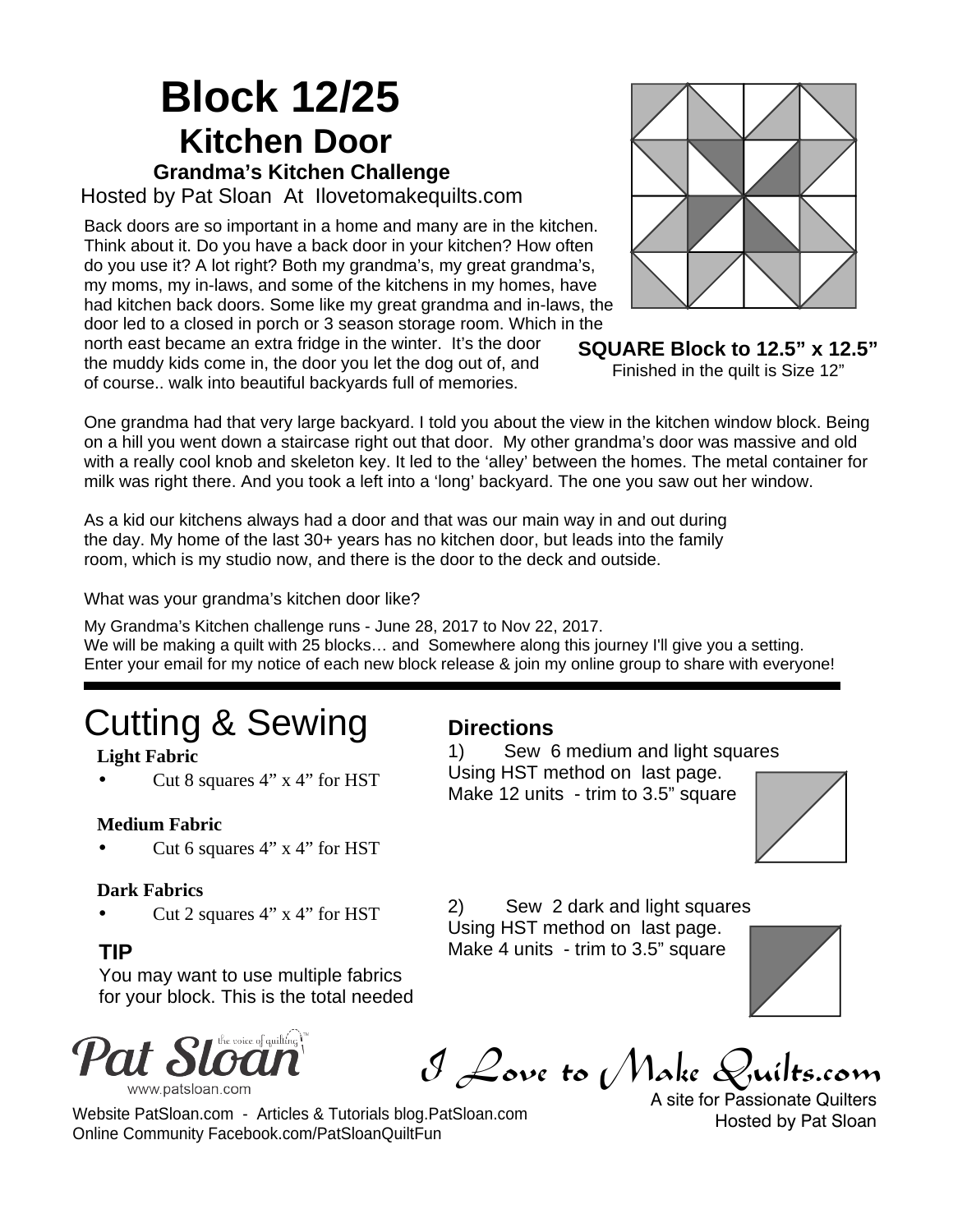I Love to Make Quilts.com

A site for Passionate Quilters Hosted by Pat Sloan

## **Unfinished Sizes**







# **Square the Block to 12.5" x 12.5"**

IN the Quilt it is finished size 12" x 12"







Website PatSloan.com - Articles & Tutorials blog.PatSloan.com Online Community Facebook.com/PatSloanQuiltFun

**(Page - 2)**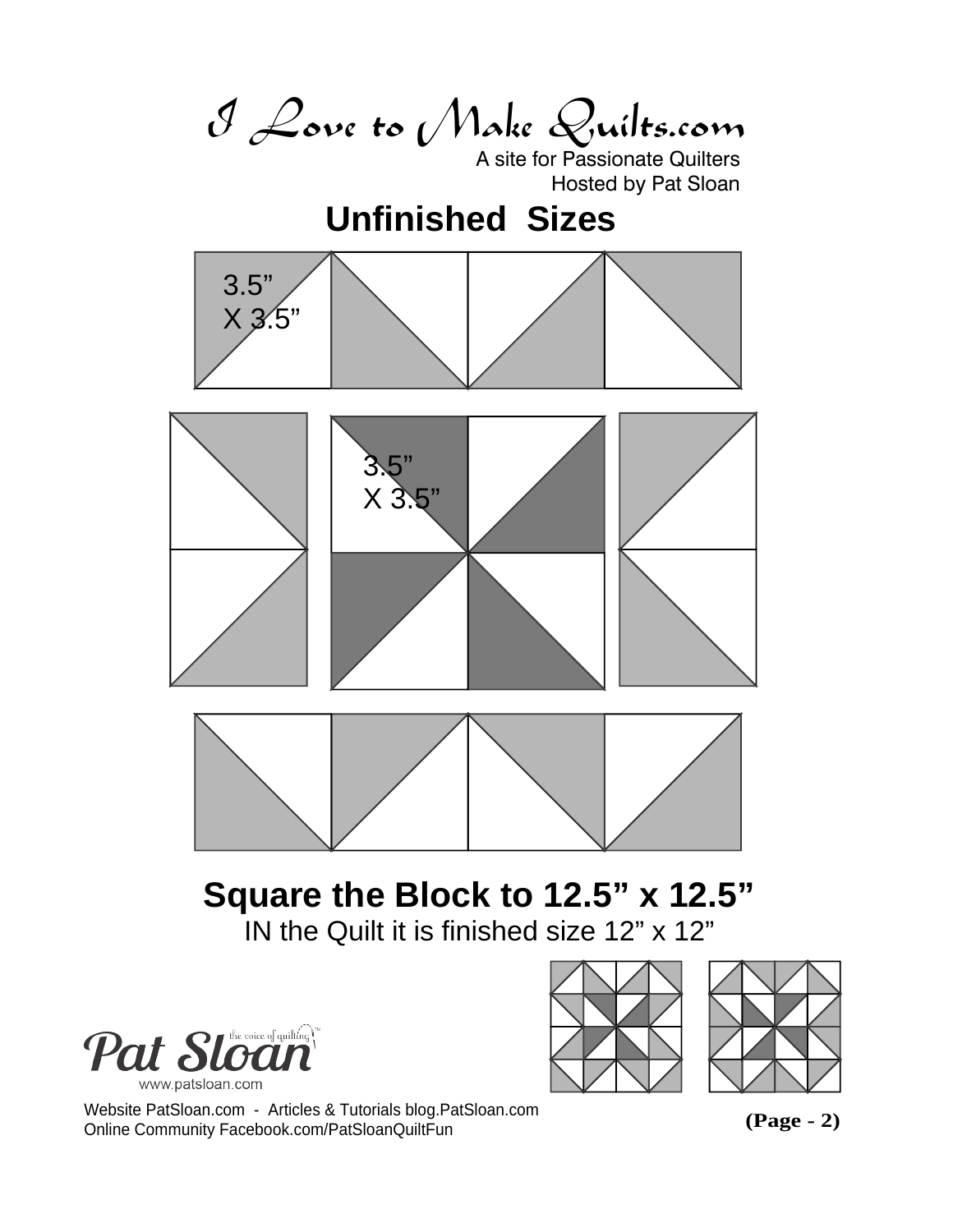I Love to Make Quilts.com

A site for Passionate Quilters Hosted by Pat Sloan



**54" x 68" quilt using 20 blocks Sashings Cut 31 strips 2.5" x 12.5" Cut 12 Squares 2.5" x 2.5"**



**(Page - 3)**

Website PatSloan.com - Articles & Tutorials blog.PatSloan.com Online Community Facebook.com/PatSloanQuiltFun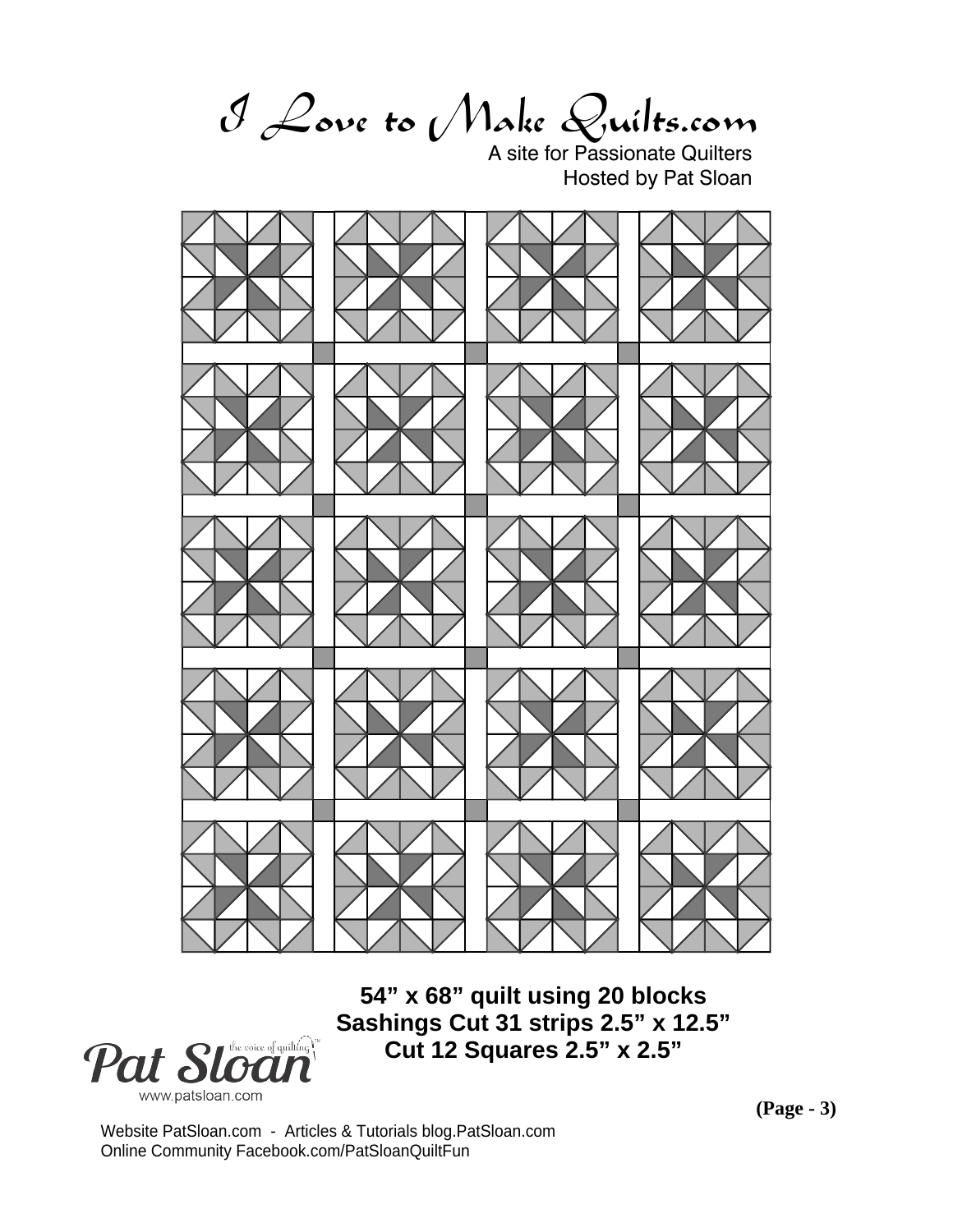